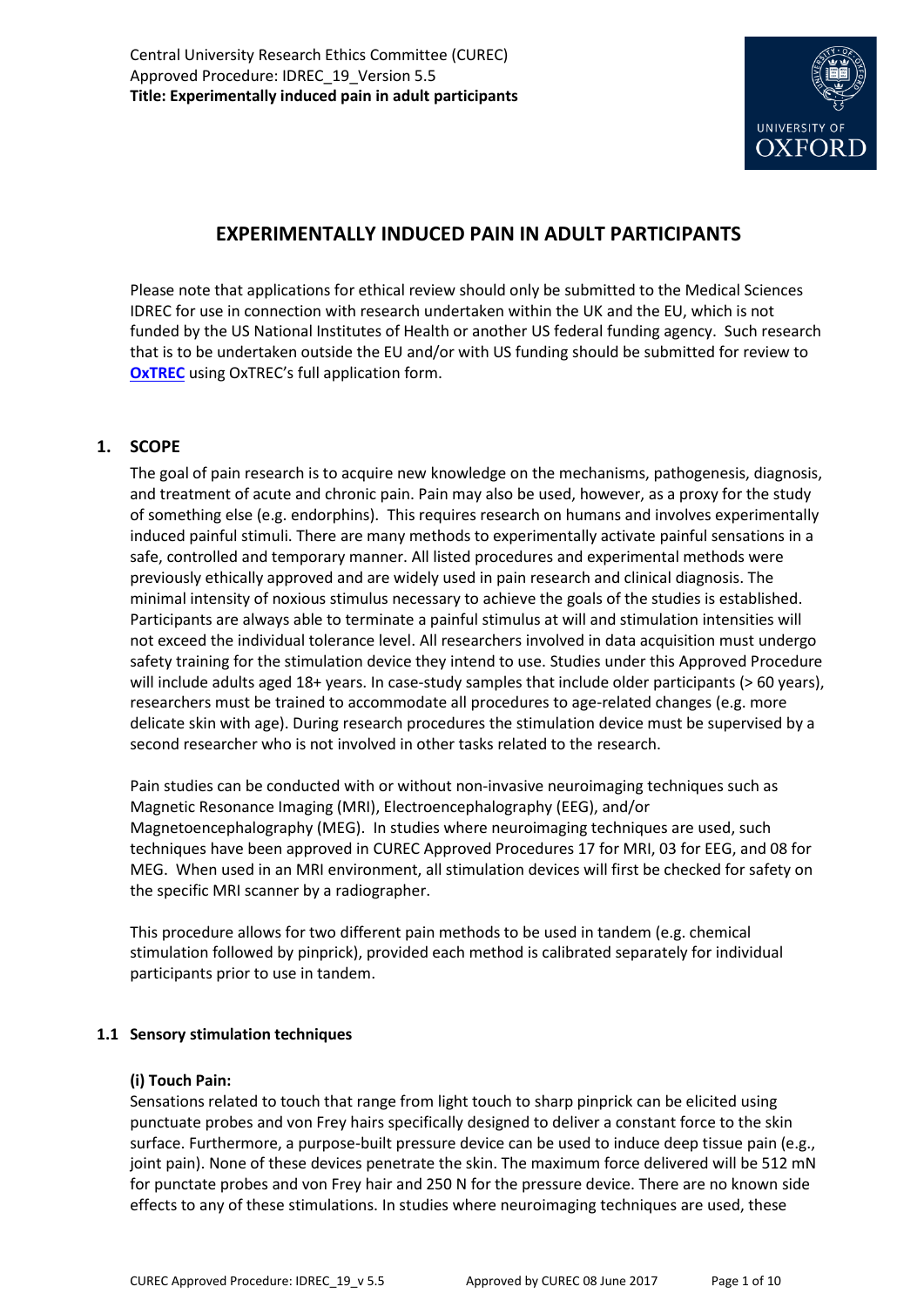devices are MRI-compatible. These have been approved in earlier NHS ethics applications for use in the WIN pain laboratory:

- C02.086 "Mapping brain function with fMRI"; PI: Prof. Paul Matthews; OREC
- C03.092 "The effect of gabapentin on the brain response, as measured by functional magnetic resonance imaging (fMRI), to a heat/capsaicin challenge in healthy volunteers"; PI: Dr. Giandomenico Iannetti; OxREC
- C02.327 "FMRI investigations of clinical pain processing mechanisms and their modulation by 'Gold Standard' analgesic compounds"; PI: Prof. Paul Matthews; OREC

# **(ii) Contact Heat/Cold Thermal Pain:**

To induce heat or cold pain, radiant heat, using an infrared laser stimulator, or conductive heat/cold using a contact heat thermode can be applied. These devices are safe, several are CE-approved and all are widely and routinely used for clinical diagnostic purposes. The WIN pain laboratory has many years' experience using these devices.

The limitations for contact heat/cold are:

- minimum temperature:  $0^{\circ}C$  (Medoc $\circledcirc$ ),  $5^{\circ}C$  (Somedic $\circledcirc$ ) for a stimulus duration of 3s, max. ramp time:  $0.5^{\circ}$ C/s)
- $-$  maximum temperature: 55°C for a stimulus duration of 3s (max. ramp time: 0.5°C/s)
- $-$  maximum size of stimulation site: 12 cm<sup>2</sup> (Somedic®) or 9 cm<sup>2</sup> (Medoc®).

Only laser stimuli that are non-injurious and acceptable to the participant will be used. The laser used to produce painful sensations may cause temporary redness lasting about 20-30 minutes over the skin where it is applied. The main risk is accidental eye damage due to direct or reflected laser beams. To minimise the risk, trained researchers will ensure that all precautions according to University safety guidelines are taken, which includes both the researcher and participant wearing the appropriate safety goggles to protect the eyes whenever the laser is used. All researchers involved in the use of the laser must be trained according to University laser safety guidelines to minimise risk. All procedures currently used in the lab have been amended to adhere to the [University laser policy](https://safety.admin.ox.ac.uk/laser-safety) as reviewed by the Health Protection Agency. The Nd:YAP laser (DEKA©; wavelength of 1340 nm) in the WIN pain laboratory has been certified for energy levels between 0.5 and 15 J, a pulse length of 1-20 ms and a spot diameter of up to 15mm.

To define precisely the parameters of thermal stimulation, both skin temperature and skin thickness may be measured using an infrared thermometer, thermal camera and a confocal microscope. These measurement methods are safe and non−invasive. Thermal stimuli have been safely used as part of the WIN pain research programme in other approved pain research.

#### **(iii) Cold Pressor Task:**

The cold pressor task (CPT) is an experimental technique for inducing pain in humans. It involves either placing a hand or forearm in cold water, or application of gel ice packs to a hand, forearm or lower leg. This induces a slowly mounting pain that dissipates quickly on withdrawal of the limb from the water or removal of the ice packs. The CPT is considered safe under the following conditions:

The exclusion criteria for this task are:

- history of cardiovascular disorder
- history of fainting or seizures
- history of frostbite
- open cut or sore on limb to be immersed or to which the ice packs will be applied
- fracture of limb to be immersed or to which the ice packs will be applied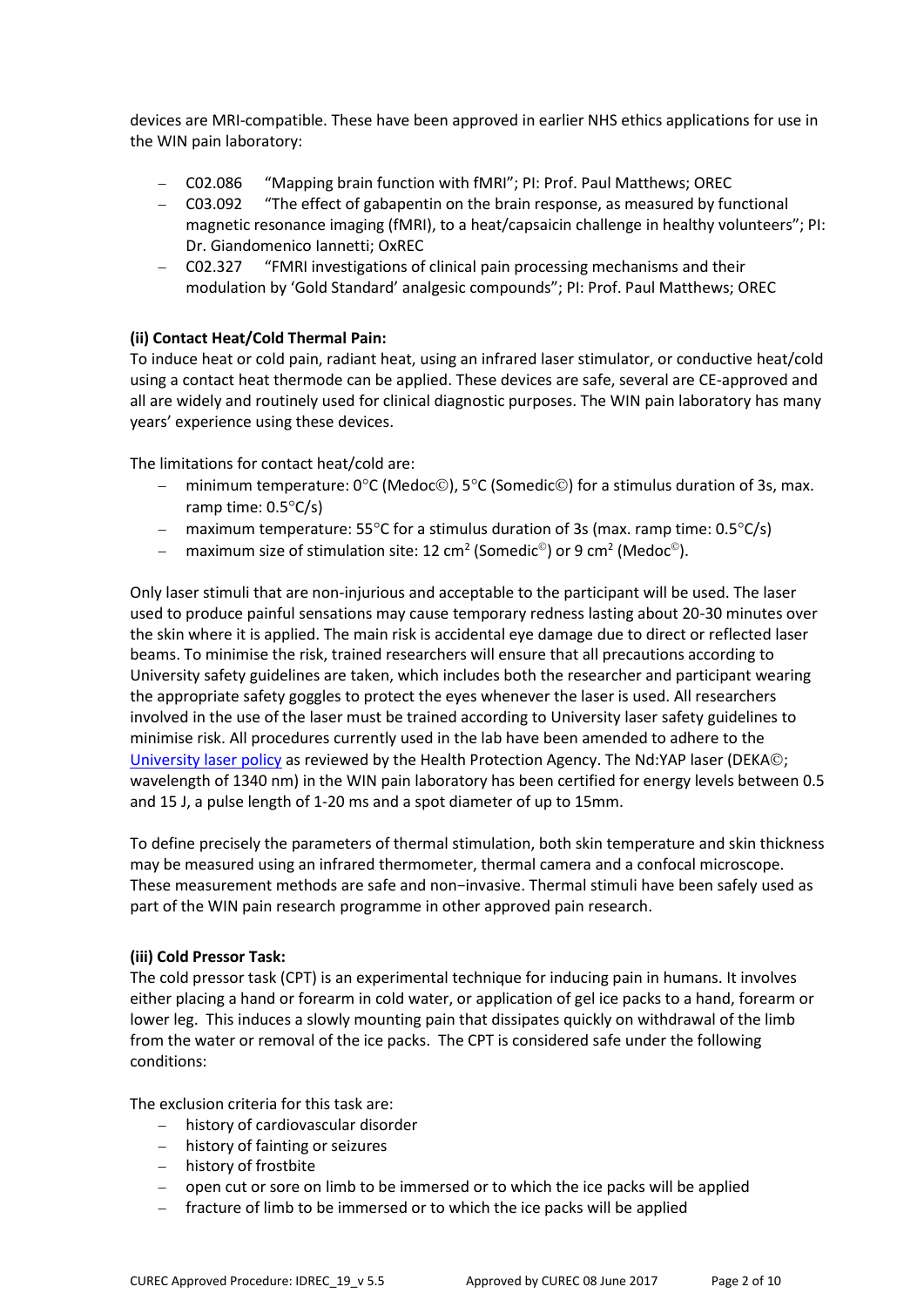history of Reynaud's Phenomenon (hands get white, then blue, on exposure to cold, then red on warming)

The skin temperature level should not be lower than 1**°**C. Temperatures between 1**°**C and 5**°**C are commonly used with adult participants. Note that lower temperature levels lead to shorter tolerance times and higher drop-out rates.

*Water immersion:* The unclenched hand is to be immersed up to 5cm above the wrist, in a comfortable position. The participant is free to withdraw the immersed limb from the water at any time.

*Gel ice packs:* Gel ice packs are attached to the forearm or lower leg using Velcro straps. The participant is free to remove the ice packs at any time.

#### **Reference**

*Porcelli, A.J. An Alternative to the Traditional Cold Pressor Test: The Cold Pressor Arm Wrap. J. Vis. Exp. (83), e50849, doi:10.3791/50849 (2014).*

#### **(iv) Electrical Pain:**

For electrical pain, an electrode is applied to the skin surface, after it has been prepared with a commonly used cream that enhances conductance. Controlled current is applied only to this prepared surface area, without passing internally into the body. Equipment, such as Digitimer DS7A, Hertfordshire, UK, will be used to elicit a low-level of electrical output that is sufficient to induce a moderate-to-strong pain sensation. Equipment is certified for an output current of 0-100 mA, a source voltage of 100-400 V and stimulus durations between 50 us to 2ms. Electrical stimulation has been safely used previously in approved studies conducted in the University.

#### **(v) Chemical Stimulation:**

Chemical stimulation will be administered by applying low-doses of capsaicin (the active ingredient that gives chilli peppers their hot taste) or menthol (a cooling agent) to the surface of the skin. Capsaicin can produce a moderate burning sensation, which may last for a few hours even after removal of the capsaicin cream. Capsaicin cream has been used safely<sup>1</sup> when applied in accordance with the following parameters:

- Dose: 1 % Capsaicin
- Volume: 5 ml
- Surface Area: 2x3 inch
- Exposure: 2 hours [maximum] in any 48-72 hour period

If necessary, capsaicin-evoked burning sensations can be instantly relieved by removing the capsaicin cream and applying a cold stimulus to the site where the cream was applied. Any skin tenderness that is experienced should return to normal after a couple of days and there are no known long-term side effects. Participants will be given contact details to get in touch with a researcher in the event that skin does not return to normal within 48 hours of chemical stimulation.

Menthol may produce a moderate cooling sensation that can last for a few hours, which may remain for a period of time after removal of the menthol cream. Menthol is a well-known cooling agent that on contact would act to cool the skin and/or reduce or eliminate capsaicin-induced burning sensations. When using menthol, a low dose concentration (max: 2%) will be used to cover the site of the skin being treated. For most participants, the volume of cream needed will approximately be 10 ml spread over a small surface area of the skin. Menthol cream can be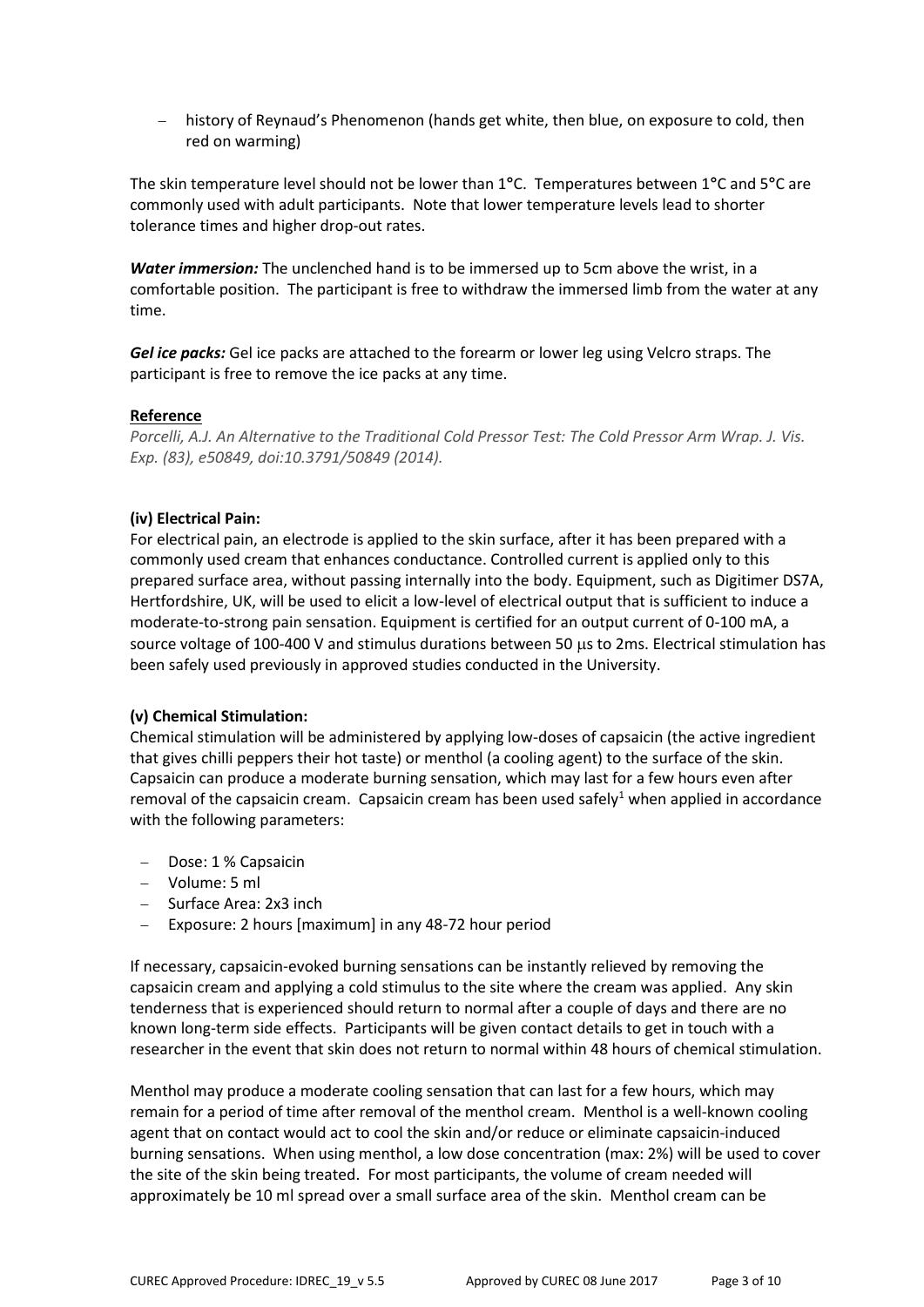removed immediately at any time to stop the sensation.

Chemical stimulation has been safely used as part of the WIN pain research programme in other approved pain research:

## **Reference**

*Segerdahl, A. R., Mezue, M., Okell, T. W., Farrar, J. T., & Tracey, I. (2015). The dorsal posterior insula subserves a fundamental role in human pain, 18(4), 499–500. http://doi.org/10.1038/nn.3969* 

## **(vi) Others:**

In order to investigate different aspects of the pain experience other sensory stimuli (e.g., visual, auditory, olfactory) may be administered using standard experimental equipment. Examples of this may include: word cues, facial cues, auditory tone cues, or flashing checkerboards. These are standard experimental techniques that are not harmful and are widely used at WIN/OCMR, and elsewhere in the University.

## **1.2 Behavioural measures**

The behavioural measures listed below are commonly used clinical methods of gauging general physiological measures of a participant's overall health, and allow the researcher to ensure that the participants are healthy and awake throughout the research procedure. The different pain rating scales are essential for collecting perceptual data about how each participant perceives the different stimuli. These data can be useful in terms of explaining the different neurophysiological recordings (e.g. whether the magnitude of BOLD activation correlates with the intensity of perception).

#### **(i) Physiological monitoring:**

- a) heart rate and other cardiac measures (MRI-compatible ECG electrodes are available)
- b) oxygen saturation (using pulse oximeter)
- c) breathing rate (using respiratory bellows)
- d)  $CO<sub>2</sub>$  via nasal cannulae
- e) Galvanic Skin Response using surface electrodes
- f) eye-blink conditioning (using surface EMG or non-invasive eyetracker)

#### **(ii) Rating Scales:**

# **a) Visual Analogue Scale (VAS)**

The VAS is a measurement instrument that tries to quantify a characteristic or attitude that is believed to range across a continuum of values and cannot easily be directly measured. For example, the amount of pain a person feels ranges across a continuum from none to extreme amount of pain. This can be translated by the use of a scale with two anchors of extremes on either side.

# **b) Numerical Rating Scale (NRS)**

Employs the same continuum as the VAS but includes a numerical spectrum. For example, in the case of a painful sensation, no pain/sensation =0; while an intense pain =10. The numerical value could vary depending on the resolution required.

#### **c) Graphic Rating Scale (GRS)**

The GRS is a commonly used self-report instrument (Jensen and Karoly, 1992). It consists of a scale that is anchored with descriptive adjectives related to the magnitude of a particular subjective experience. For example, a common application of the GRS is to quantify the extent to a particular stimulus experienced by the participant was lower or higher than expected. Here, the scale is anchored by -5 on the left side of scale (lower than expected) and +5 on the right side of the scale (higher than expected). The GRS can also be used to gauge how distracted the participant was by a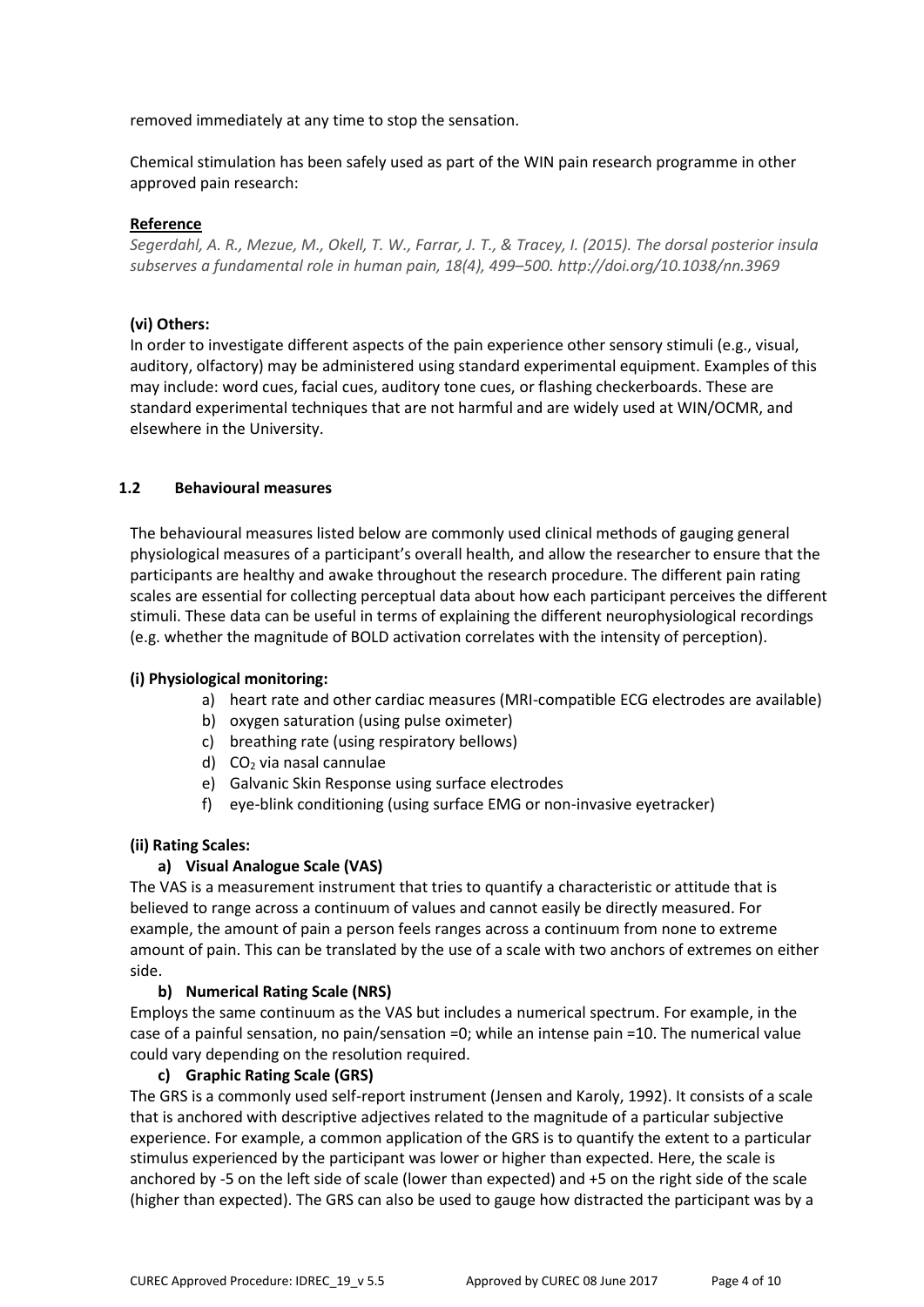particular stimulus. Here, the scale is anchored with 0 (not at all distracted) and 10 (very strongly distracted).

## **d) Categorical Rating Scale.**

Used in circumstances where either the NRS or VAS are inappropriate. Here, participants are asked to assign an adjective to best explain their pain (e.g. none, mild, moderate, or severe).

## **e) Quality of perception.**

After each stimulus presentation, participants will be asked to qualify the perceived sensation, using a predefined list of descriptors (e.g. 'tingling', 'pricking', 'warm', 'burning', 'touch'…).

## **(iii) Questionnaires:**

Questionnaires are a clinically common, widely used method of accounting for essential psychological factors that are known to affect pain perception. Specific details of each questionnaire will be listed in research-specific applications. Participants will be instructed to complete questionnaires at a designated time either before or after the research procedure(s). Participants will complete the questionnaires and all data must be anonymised and entered into an electronic database that must be stored on a secure server (see Data Protection Issues below). Anonymised paper and pencil versions of questionnaires must be kept confidential, stored in a secured filing cabinet. The data will be available only to the primary researcher conducting the research. Detailed explanation of each questionnaire must be given, as will the participants' rights to confidentiality.

## **(iv) Other Behavioural Measures:**

## **a) Reaction times.**

A timer is initiated upon the onset of the sensory stimulus. The participant is asked to press a button upon perception of the stimulus. Pressing the button halts the timer. The reaction time is measured as the delay (in milliseconds) between the onset of the stimulus and the motor response. The average reaction-time measurement, as well as their distribution, will be compared across experimental conditions.

#### **b) Decision.**

The participant is prompted to select an option (e.g. yes or no) with the use of a button box or a rating scale.

# **c) Nociceptive reflexes.**

To assess the nociceptive flexion reflex, EMG activity is recorded from the biceps femoris muscle (using surface electrodes) following electrical stimulation.

# **1.3 Cognitive-affective modulations of pain**

The psychological paradigms listed below are commonly used techniques to gauge different aspects of a person's engagement and experience of pain. Each test is designed to study a separate component of this complex experience. The main psychological components of interest are those factors known to be associated with and affect the experience of pain. The aim of such research is to see how these factors correlate with and affect pain perception in different participants who have variable personality influences that additionally modify the experience. Each of these measures are commonly used in clinical practice and primarily rely on participants filling out questionnaires or scales during experimentation (see Section: Behavioural Measures), where we might have manipulated one component of for example their attention or mood state, by classical conditioning task often using visual or auditory inputs, to change their pain experience. Results from each paradigm can be used to explain how each component of pain perception changes the results acquired with the neurophysiological recordings (e.g. whether a person's emotional state changes the relationship between BOLD activation and the intensity of pain perception).

All measures listed below were ethically approved previously for use at WIN and OCMR.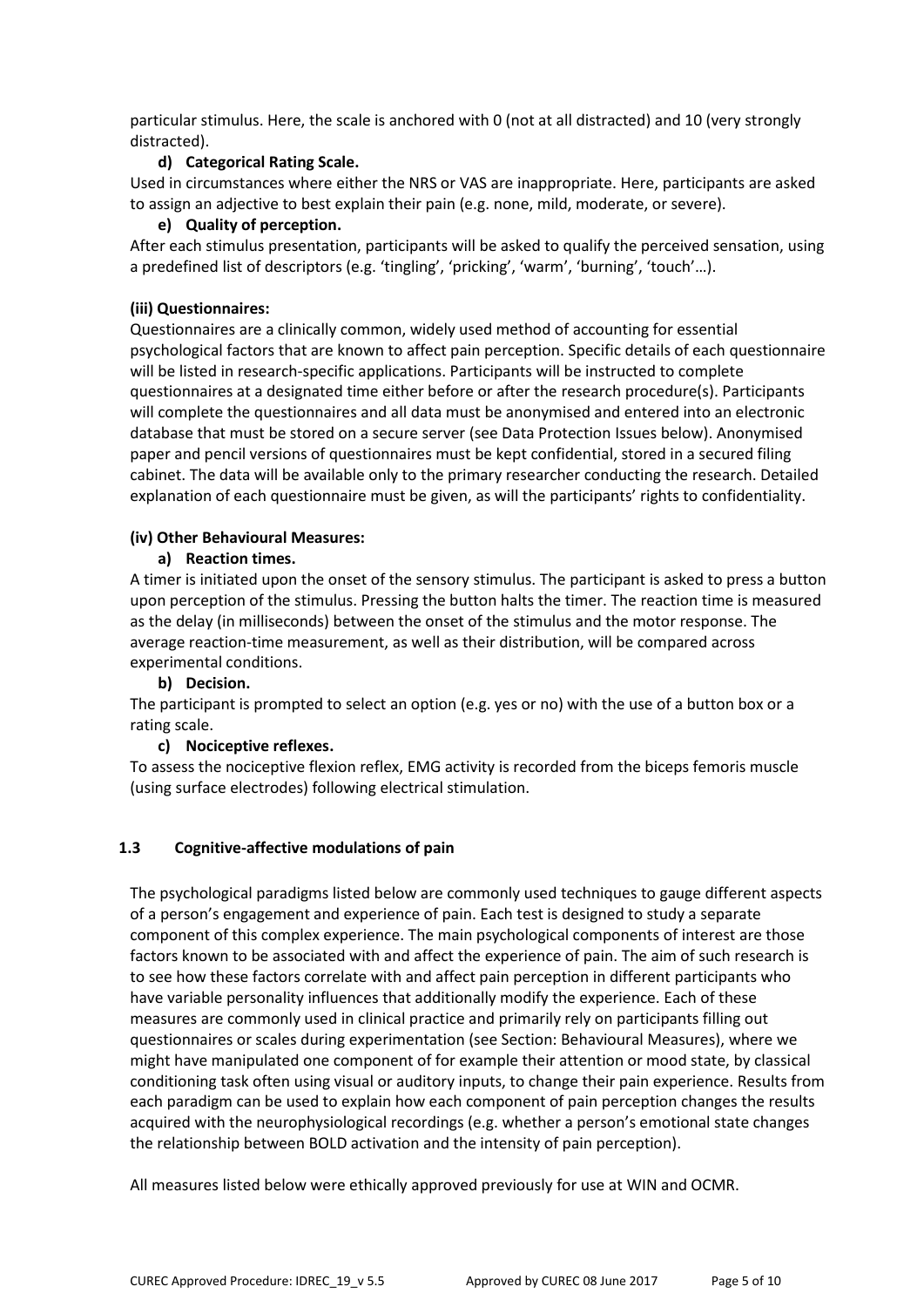Pain perception is influenced by certain individually specific psychological features such as personality, emotion, attention, anxiety, depression and beliefs. In this way, it is important to measure and control for these aspects of the pain experience. These would be monitored through the use of behavioural measures such as scales and/or questionnaires during testing. All of the above features have been approved previously by NHS ethical review, as follows:

a) Personality

07/Q1605/4 "Personality and pain perception; PI: Prof. Irene Tracey; NRES

- b) Emotion C02.086 "Mapping brain function with fMRI"; PI: Prof. Paul Matthews; OREC 09/H0604/90 "Perceptual decision-making in the context of pain"; PI: Prof. Irene Tracey; NRES
- c) Attention C02.086 "Mapping brain function with fMRI"; PI: Prof. Paul Matthews; OREC

# **2. TRAINING OF RESEARCH STAFF**

All researchers will undergo Good Clinical Practice (GCP) training in order to be involved in research involving human participants. All researchers involved with MRI are required to undergo annual MRI safety training – failure to undergo this training will automatically involve revocation of access to the centres. All researchers involved in data acquisition will undergo safety training for the stimulation device they intend to use.

Where MRI is also used, all scanning will be conducted by a fully trained MRI operator or licensed radiographer.

# **3. METHODS FOR RECRUITING PARTICIPANTS**

Potential participants will be identified by one of the methods outlined on the CUREC application. When a potential participant registers interest, further information (prepared using the associated template information sheet) will be sent, together with details as to how to confirm they would like to take part. Contact details of researchers will be detailed in individual adverts and Information Sheets.

This Approved Procedure also covers recruitment of participants from the community (general public) as well as students and staff of the University of Oxford and Oxford Brookes University. It does not cover participants recruited as having particular symptoms (e.g. low mood, chronic pain).

# **4. INFORMATION PROVIDED TO PARTICIPANTS**

The information provided should be appropriate to your specific research and presented in an accessible way. If there is not enough information, potential participants might not be able to make an informed decision. On the other hand, if the information sheet is too long or unclear (e.g. through using overly-technical language) they might not read it properly or it could deter them from taking part. Most word-processing packages provide readability statistics for a document, and one should aim for a 12-year-old (Year 7) reading level for adults.

Please refer to, and use, the template **[Information Sheet](http://researchsupport.admin.ox.ac.uk/governance/ethics/resources/ap#collapse2-7) associated with this Approved Procedure.**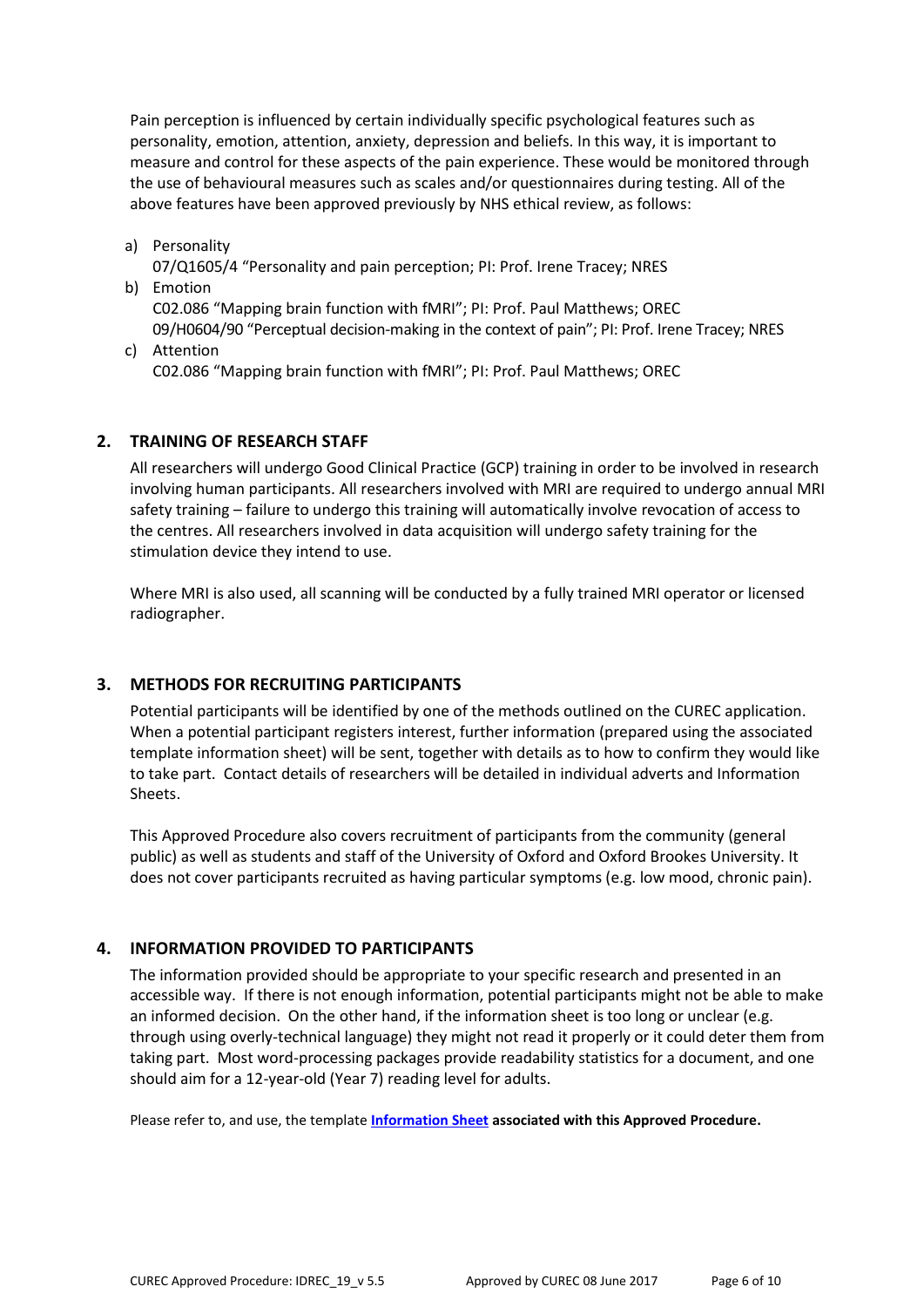## **5. CONSENT OF PARTICIPANTS**

Written consent will be obtained from all participants using the **Consent Form associated with this Approved Procedure.**

Written consent will be obtained from all participants on the day of the first session, following a suitable (at least 24 hour) period during which they will have had an opportunity to read the Information Sheet and discuss their participation with others and with the researchers. An experienced researcher will answer all and any questions before consent is obtained. Consent will be taken by a member of the research team who has appropriate training, as confirmed by the Principal Investigator. Participants will be reminded that they are able to change their mind and withdraw from the research at any point without penalty. Vulnerable populations or participants who are unable to provide informed consent in English are not covered by this Approved Procedure.

Copies of the signed consent forms will be provided to the participants along with the information sheet. The originals, along with the TMS safety questionnaires administered before every session, will be kept in the files of the researchers.

Please also see CUREC's [guidance on the informed consent process.](http://researchsupport.admin.ox.ac.uk/governance/ethics/resources/consent)

## **6. COMPENSATION**

Compensation (either financial or in kind) may be offered to participants for their time and inconvenience incurred, as well as reasonable travel expenses. Some studies (for example, those investigating reward processing) may offer a performance-related reward. Individual research proposals will detail the value (if any) of compensation to be offered. The amount may be stated on the Participant Information Sheet, but cannot be disclosed on the advert as this could be coercive.

Consideration should be given to how and when participants are told about any recompense. Participant information sheets and recruitment materials should state that recompense will be made so that potential participants are not discouraged from participating by the associated costs. As a general rule, recruitment material should not state the value. However, if this is necessary (e.g. it is a requirement of a third-party recruiter), advertisements must not emphasise the value of the payment (for example, through the use of formatting). Further guidance is available within CUREC's [Best Practice Guidance 05 on Payments and incentives in research.](https://researchsupport.admin.ox.ac.uk/governance/ethics/resources/bpg)

# **7. POTENTIAL RISKS TO PARTICIPANTS/RESEARCHERS/OTHERS AND WHAT WILL BE DONE TO MINIMISE**

Risks associated with imaging techniques (MRI, EEG, MEG) and methods to meet them are described in Approved Procedures 17 for MRI, 03 for EEG, and 08 for MEG).

All stimuli that are used to experimentally induce pain have been safely used as part of our pain research programme in ethically approved research. The minimal intensity of noxious stimuli necessary to achieve goals of the research is established. The stimulation intensity does not exceed the individual tolerance level. Participants are always able to terminate a painful stimulus at will.

However there are a few possible risks:

**Laser.** In some cases, application of laser stimuli may produce a slight punctate erythema. On rare occasions, these spots may subsequently become hyper pigmented. They always vanish completely within a few days. The main risk is accidental eye damage due to direct or reflected beams. To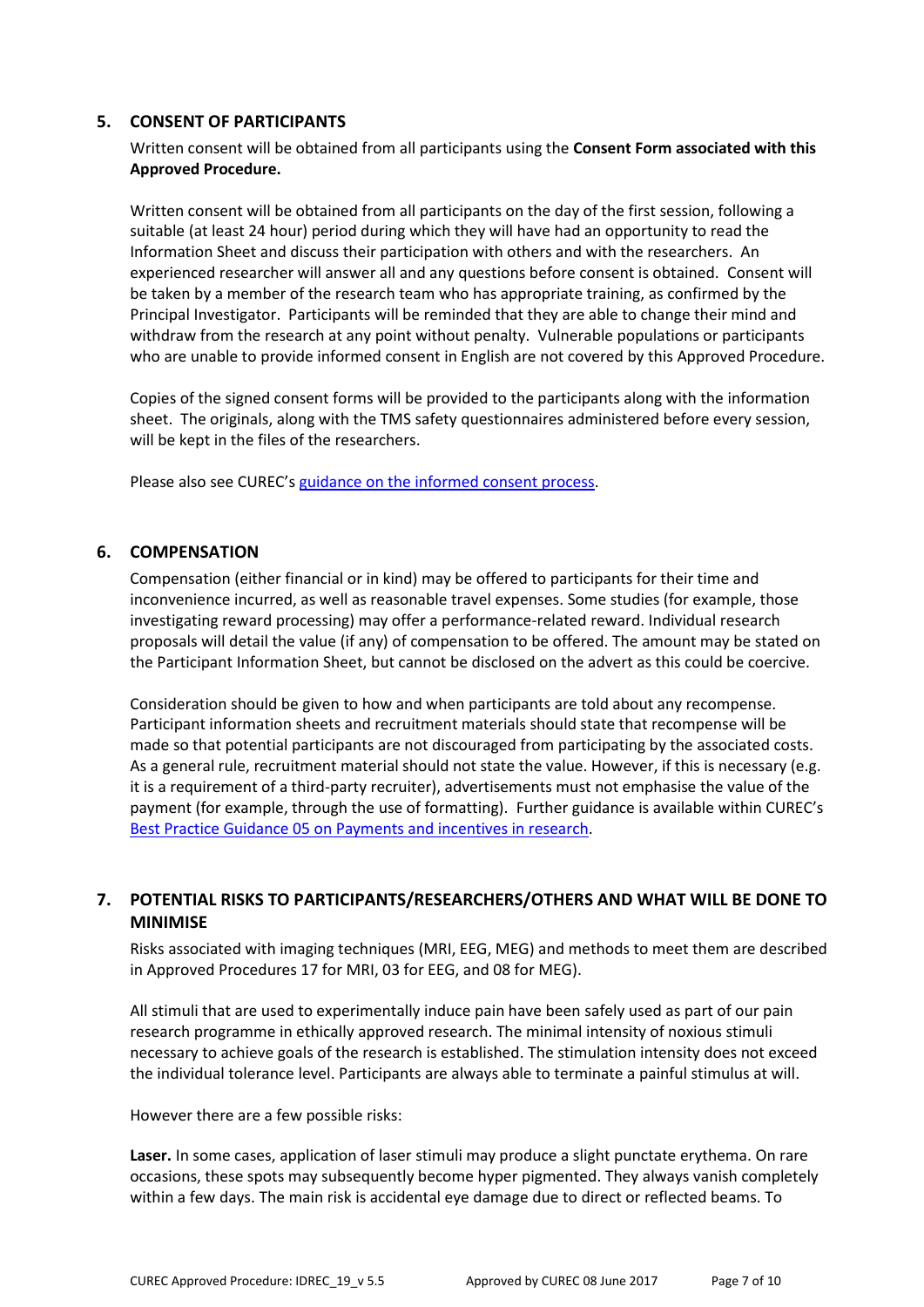minimise this risk, trained researchers must ensure that all precautions according to local safety guidelines are taken, which includes both the researcher and participant wearing the appropriate safety goggles to protect the eyes whenever the laser is used. All researchers involved in the use of the laser must be trained according to University laser safety guidelines to minimise risk. All procedures currently used in the lab must be amended to adhere to the [University laser policy](https://safety.admin.ox.ac.uk/laser-safety) as reviewed by the Health Protection Agency.

**Contact thermode.** Regarding the thermal device, the stimuli used to produce painful sensations may produce temporary redness lasting about 20-30 minutes over the skin where it is applied, when used repeatedly. However, an upper limit will must set to prevent permanent skin damage and calibrated to each participant's tolerable limits. See also Documentation on Pathway Safety and Regulatory Summary for the Medoc® Pathway Device attached.

**Chemical stimulation.** Although the risks associated with the use of chemical stimulation – specifically capsaicin and menthol - are low, risk potential increases without appropriate training. Therefore, it is the responsibility of the individual researcher to undergo training and approval for capsaicin use by a member of the WIN pain group and to adhere fully to standard operating procedures set out for capsaicin use. The main risk when using chemical stimulation is the accidental irritation of non-target areas of skin of either the researcher or participant when applying the creams. To minimise this risk, trained researchers must adhere to all precautions according to local standard operating procedures, including wearing disposable gloves and protective eye-wear when applying or removing creams.

# **8. MONITORING AND REPORTING OF ADVERSE OR UNFORESEEN EVENTS**

Adverse or unforeseen events associated with MRI scanning are covered in CUREC\_AP\_IDREC\_17 and for MEG in CUREC\_AP\_IDREC\_08.

In the unlikely event that noxious stimulation produces an adverse event, the participant should immediately be referred to an appropriate clinician.

# **9. COMMUNICATION OF RESULTS**

Research results may be written up for publication in peer-reviewed scientific journals, presented at scientific conferences (in abstract or presentation formats), entered into fully-anonymised repositories of imaging data, submitted as part of course degrees and may form part of grant applications. In all cases, results will be fully anonymised and not contain any data that could be linked to the participants.

# **10. DUTY OF CARE ISSUES / CONFIDENTIALITY**

Personal data (such as date of birth, and personal questions relating to MRI safety) as well as questionnaire responses may be necessary for individual studies. Information Sheets will detail this and explain that any personal information will be anonymised wherever possible, and information about participants maintained in strict confidentiality.

Some studies may use validated questionnaires asking participants about state and trait anxiety and/or depression to interpret how these factors influence processing and perception of research stimuli. These questionnaires are not used for recruitment or screening purposes. However, if a researcher, as a result of these questionnaires, has concerns that a participant may have an undiagnosed psychiatric condition that is causing distress, CUREC guidance (BPG 08) will be followed. The researcher must seek advice from the Principal Investigator who may discuss the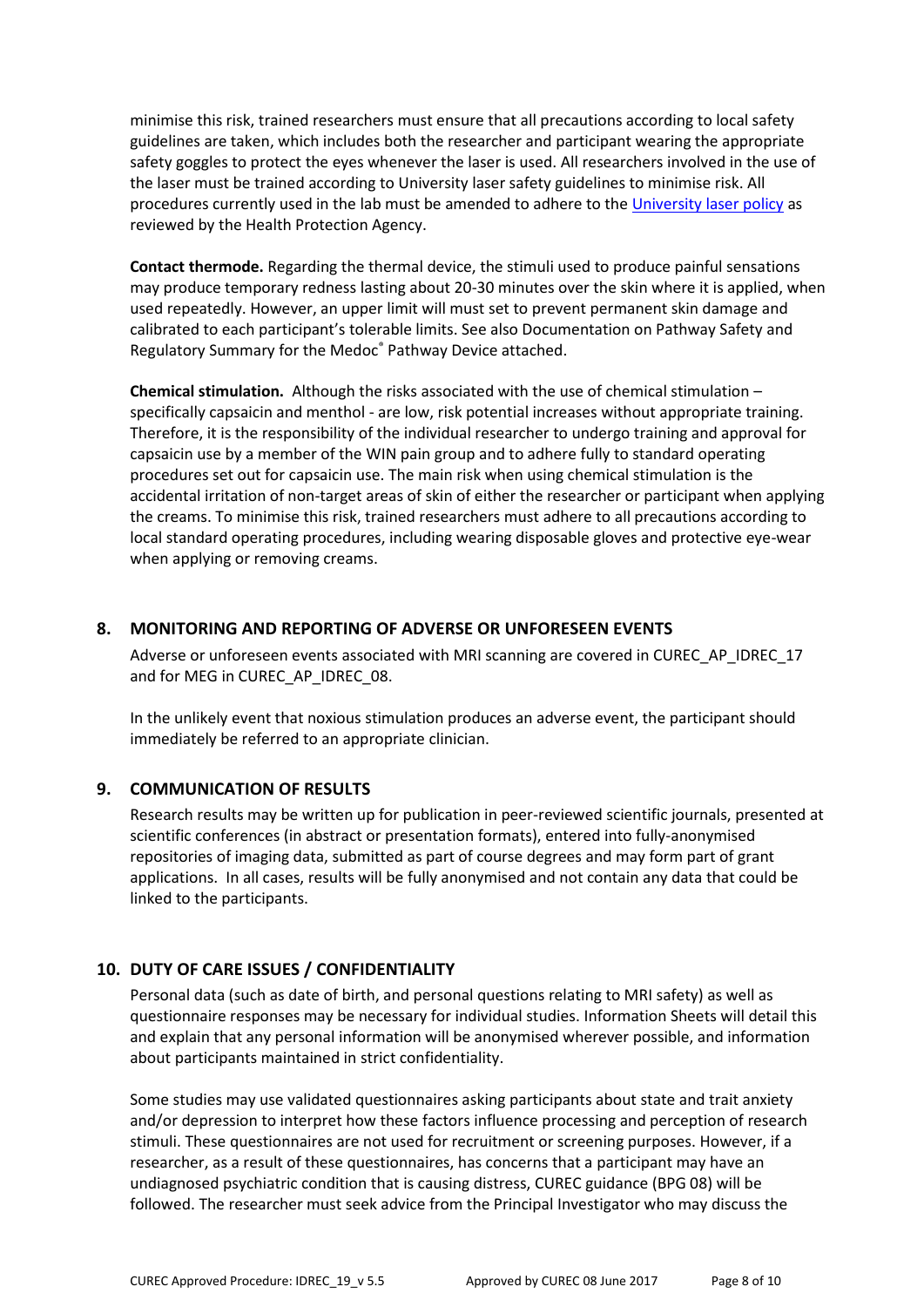symptoms in greater detail with the participant and/or offer the opportunity to speak with a senior clinical researcher if they are not clinically trained themselves.

# **11. DATA MANAGEMENT AND PROTECTION**

Participants' informed consent must be obtained for participation in the research, which includes the collection, storage and retention of all data related to the research. Directly identifiable personal information held by the research team (such as contact details, consent forms and screening forms, which include name or other identifiers) must be held securely - either in paper format in lockable filing cabinets with access only by the University researchers, or in a passwordprotected database, on an encrypted machine or on a protected server. These should be servers provided by the University where the risks and access have been professionally managed. Other servers will require security assessment by University Information Security. Other research data (e.g., EEG files, behavioural reaction time files, questionnaires) must be labelled with a code number rather than a name or initials, and accessed via a password- and firewall-protected server.

The keys linking personal details to the codes used to label other research data may be kept in paper format in lockable filing cabinets with access only by the researchers, or in a password protected spreadsheet on University approved servers. The keys should be kept separately from other research data. Such keys should be destroyed as soon as no longer needed, as should other personal data (with due regard to University and other guidelines on data retention, e.g. of consent forms).

Contact details may be retained after the end of the research where the participant agrees to be contacted for future studies. These should be held separately from the research data, and a copy of the consent form retained as evidence of agreement to be contacted. For participants who do not wish to be contacted in the future, contact details will be destroyed as soon as possible after completion of their research participation. Personal and research data may be viewed by regulatory bodies and designated individuals within the University of Oxford for the purposes of monitoring and auditing the research with the written consent of the participant.

Anonymised data may be shared with other research institutions, including researchers outside of the UK and the EU, for use in other and future research studies. For detail on anonymisation, please refer to the Information Commissioner's Office (ICO) Code of Practice –'[Anonymisation: managing](https://ico.org.uk/media/1061/anonymisation-code.pdf)  [data protection risk](https://ico.org.uk/media/1061/anonymisation-code.pdf)', especially Appendix 2 and Annex 1.

Where data has been anonymised (all identifying information removed, including any linkage document), there is no limit as to how long this may be retained by the researchers. However, the period of retention should be stated on participant information.

#### *Sharing of Data*

Research teams will be encouraged to make their data available for reuse and validation. In all cases, the data will be shared as openly as possible and as closed as necessary in order to protect the privacy of participants. Online repositories will be assessed by research teams for their appropriateness with regard to:

- the required treatment and de-identification of unique brain and biometric data in line with UK GDPR;
- control of how the data are accessed and re-used, including terms to protect the ongoing privacy of participants;
- required attribution of the data to the originating research team, the University and funding bodies;
- management of data withdrawal requests made by participants.